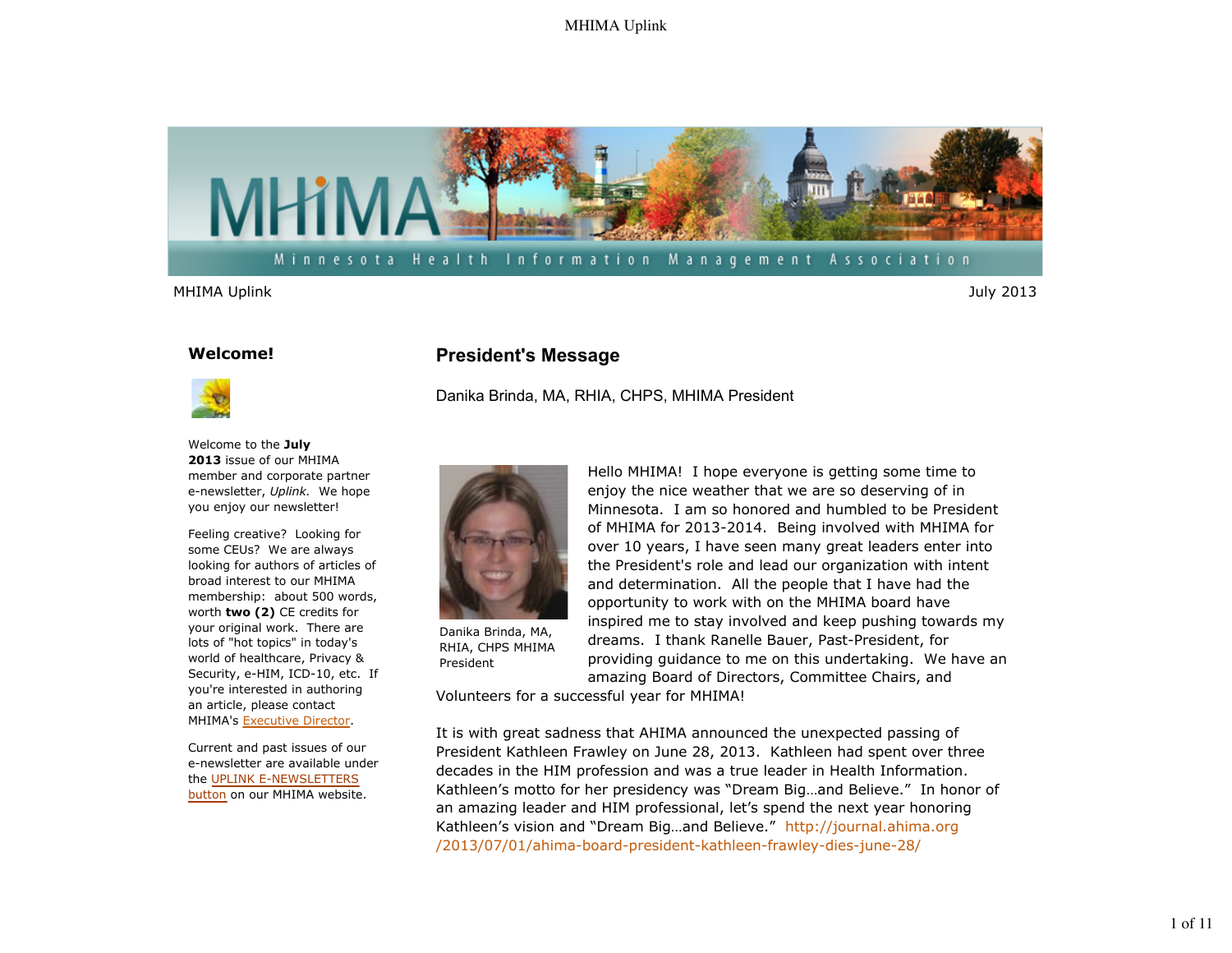### **MHIMA Vision & Mission**



**Vision:** The Minnesota Health Information Management Association, together with AHIMA, will set the standard and be the recognized leader in health information management practices, technology, education, research, and advocacy.

### **Mission:** MHIMA is

committed to the professional development of its members through education, networking, and life-long learning. These commitments promote high quality health information and benefit the public, health care providers, and other clinical data users.

Back to Top

### **MHIMA Member Spotlight**

Greetings from the Marketing and Communications Committee!

It is our goal to highlight MHIMA members as a fun and interesting way to get to know our diverse and multi-talented group. Want to be in the

It is not too late to volunteer!!! We have many different volunteer roles available with varying volunteer time commitments. Please think about getting involved. There is so much opportunity and benefit of being involved with this great organization. Check out our volunteer opportunities http://www.mnhima.org/volunteer/volunteer1.html.

MHIMA Delegates, Jean MacDonell, Kristi Lundgren, Madonna LeBlanc, Katie Massen, and myself, will attend the 2013 AHIMA Leadership Symposium (previously Summer Team Talks). The focus of this year's summer session is "Dream Big and Believe." A change from previous year, it is a two day session filled with meetings regarding leadership, strategic planning, and relevance. We will be hearing from other CSAs on their successes in the last year. Watch for a recap from the Leadership Symposium in the next UpLink!

Cheers to the great year that we are about to have! Please feel free to contact me if you have anything you want to discuss! dbrinda@css.edu

Danika

Back to Top

# **MHIMA Board for 2013-2014**

Your 2013-2014 incoming officers and board members assumed office July 1, 2013**:** 

**President-Elect: Jean MacDonell, RHIA**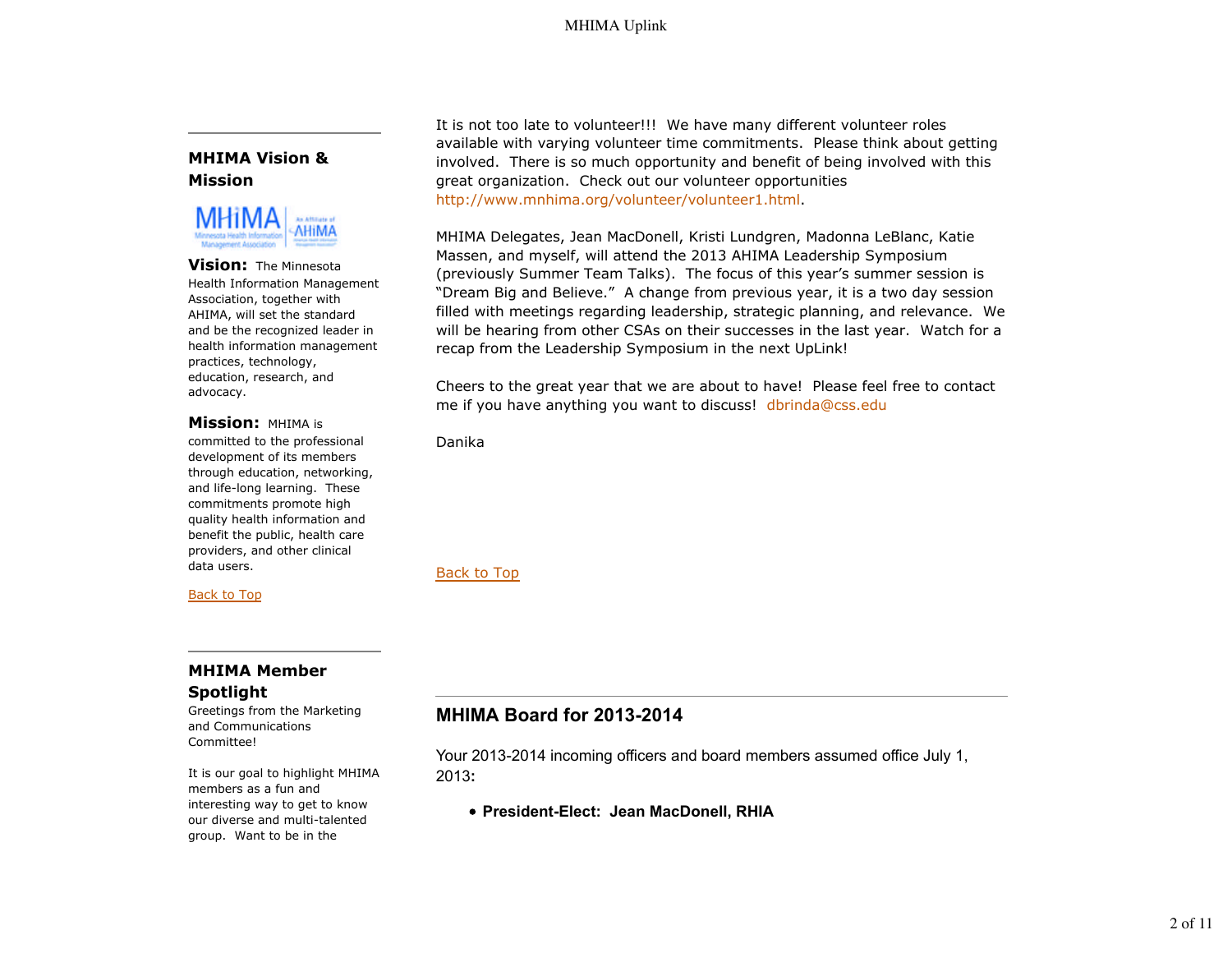spotlight? Know someone who should be? Please send names of individuals you would like to know more about, or volunteer yourself to "be in the spotlight" in our monthly e-newsletter.

Criteria for suggested individuals might be, but is certainly not limited to:

New MHIMA member New to active involvement with MHIMA MHIMA member with an interesting or unique job

Forward your suggested name(s) to Jon Cloutier or Amanda Maas.

Back to Top

### **Staying Connected with MHIMA**

Want to stay connected with MHIMA? Be sure your AHIMA profile information is up-todate.

When is the last time you reviewed the information in your AHIMA profile? Have you changed positions? Do you have a new email address? Have you recently moved? MHIMA depends on the member information in your AHIMA profile on a regular basis, including how we communciate with you.

Take a couple of minutes today and visit the AHIMA website, log in with your seven-digit AHIMA member number and your last name, and click on "My

- **Secretary: Amanda Maas, RHIA, CHPS**
- **Treasurer: Katie Massen, RHIA**
- **Delegate Director: Madonna LeBlanc, MA, RHIA**
- **Delegate Director: Kristi Lundgren, RHIA**

They join Danika Brinda, President, Ranelle Bauer, Past-President, and Sue Powell, 2nd Year Delegate Director in continuing to govern your organization.

The Board held its Transitional Meeting on June 10, 2013. New board members received a briefing from outgoing board members, and training on parliamentary procedure was conducted by Pat Reymann, Parliamentarian.

The Board will be working on its budget and strategy planning in July-August.

For a complete list of MHIMA's current Board of Directors, click here.

### Back to Top

# **Congratulations to two MHIMA members on the 2013 AHIMA Ballot**

Two MHIMA members are on the 2013 AHIMA ballot. MHIMA is proud to support both of our members and wish them luck on their elections!

Sue Powell, RHIA, MHIMA 2nd year Delegate Director, is running for Speaker-Elect of the AHIMA House of Delegates. This is a two-year position serving as the Speaker-elect and then Speaker of the House (and member of the Board of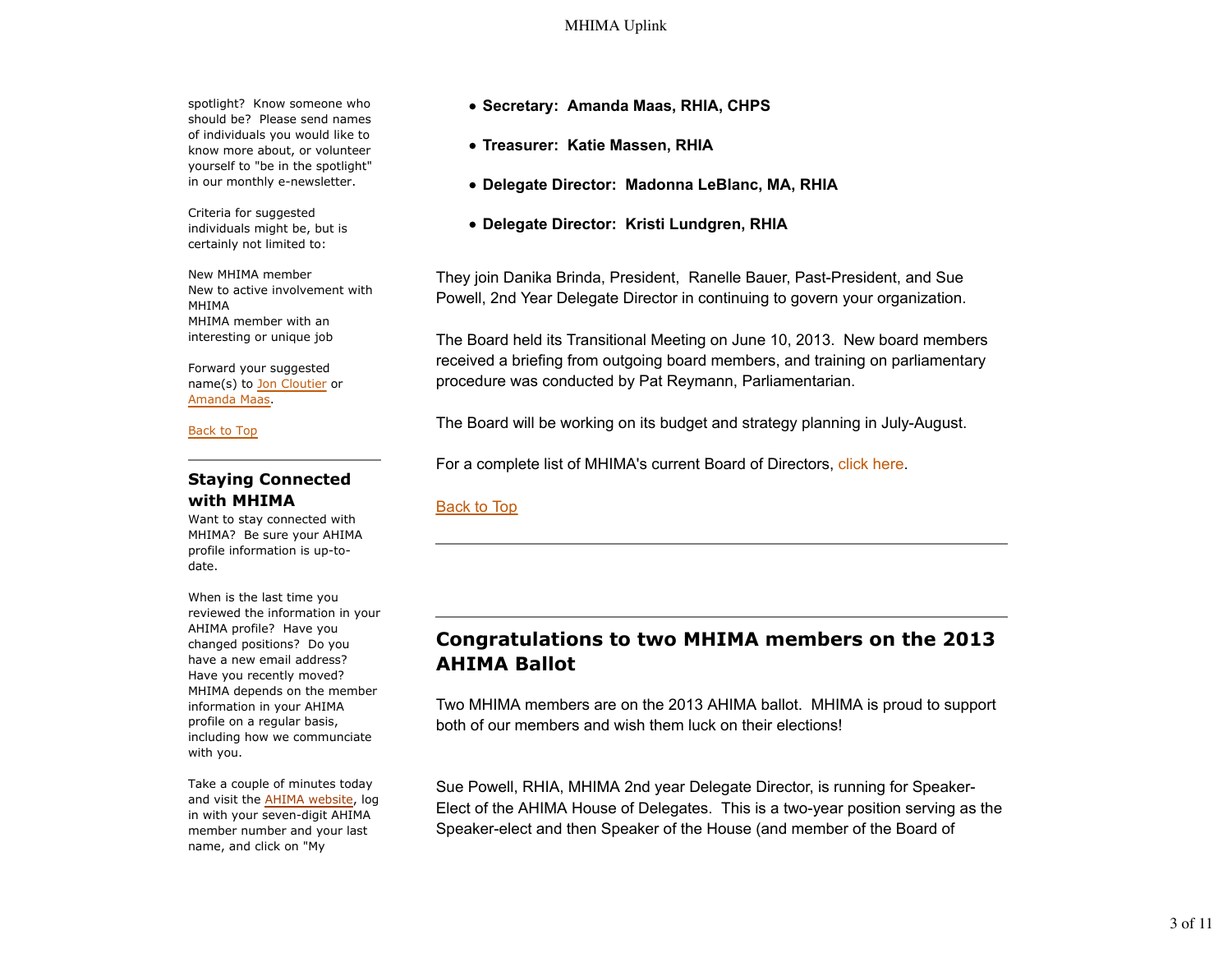Profile/Dues Renewal." Review all of the sections and update any old information.

In the section for **Component State Association (CSA)**

**Selections**, may we ask that you check "YES" to select e-mails about products and services and "yes" to Postal Mailings. "CSA" stands for the state that you want to be associated with as an AHIMA member. MHIMA uses email as our primary method of communication, and occasionally land mail. If you check "no" in either of these options, you don't receive either type of communication from MHIMA.

Remind your colleagues to update their profile as well.

Back to Top

### **MHIMA Job Bank**

Are you seeking a job? Are you an employer looking for a potential employee? Is your facility looking for someone with a skill set of MHIMA members?

Be sure to check out the MHIMA Job Bank Network on our website, which continues to be very popular. New positions are posted on a regular basis. On the Job Bank page, you'll find information about registering as a "job seeker" or as an "employer." Check us out often!

**Job Seekers:** There is no fee



Sue Powell, RHIA

Stephanie Luthi-Terry, MA, RHIA, FAHIMA, is running for one of three open positions on the AHIMA Board of Directors. The AHIMA election begins September 3, and voting is open to all AHIMA members. All MHIMA members are encouraged to vote in this election. Congratulations, Stephanie on your nomination!

Back to Top

Directors). Nominees for the Speaker-Elect position are voted on only by the delegates. This election will occur in August. Congratulations, Sue and good luck!



Stephanie Luthi-Terry, MA, RHIA, FAHIMA

# **MHIMA Member in the Spotlight**



Teri Beyer, RHIA

The MHIMA Member in the Spotlight for July is Teri Beyer, RHIA

Title: Chief Quality Officer, Rice Memorial Hospital

What does your job entail? I have overall responsibility for quality initiatives including publicly reported data, care improvement initiatives, service excellence and regulatory/accreditation compliance. I serve as the executive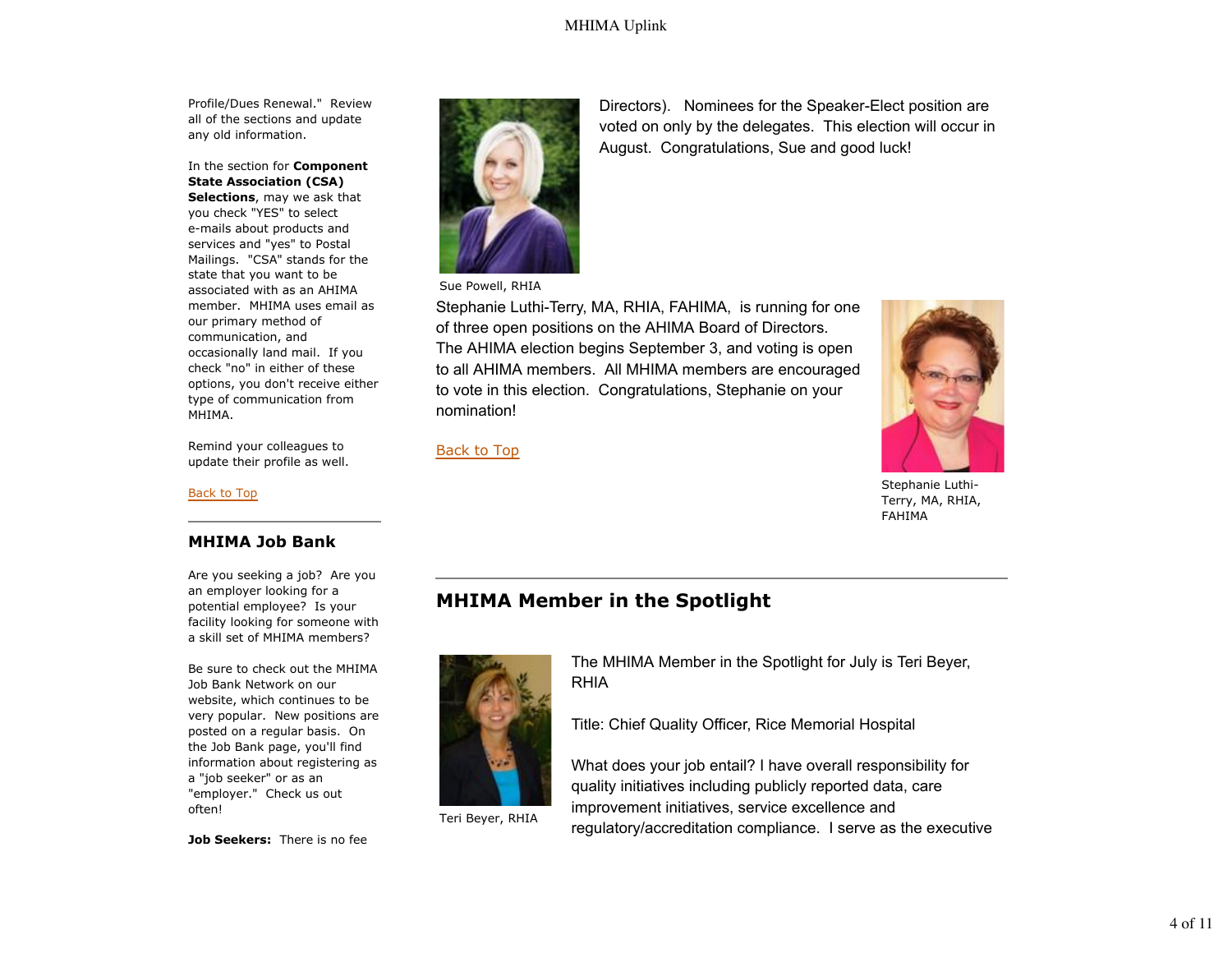#### to register.

**Employers:** Job posting fees are very reasonable and position postings are open to everyone visiting our Job Bank as a job seeker. E-blasts of job announcements are available for purchase and reach a targeted audience of MHIMA members who receive emails.

Click here to visit the MHIMA Job Bank.

#### Back to Top

## **Stay Up-to-Date with MN e-Health**

If you aren't receiving the weekly electronic MN e-Health Update newsletter, consider signing up for it. This publication, from the MN Department of Health, keeps you current with issues related to e-health, including HITECH, Meaningful Use, Privacy & Security and others. You'll also find links to e-Health resources available for your use. To subscribe, click here.

#### Back to Top

## **MHIMA Promotional Items**

MHIMA has a limited supply of drink cups and travel mugs for sale. The cost is \$11.00 each, including sales tax.

liason for Information Management (HIM & IT), Laboratory, Materials Management, Imaging, Rehabilitation Services and the Willmar Regional Cancer Center. I also serve as the privacy officer for Rice.

Education/Experience/Credentials: RHIA with a BS in Health Information Administration from the College of St. Scholastica. I have been involved in quality since the beginning of my career. I began as Quality Assurance Coordinator at Rice in 1983 and became the Director of Health Information Services in 1995 – continuing to manage quality as well. In 2005, I was named to my current position and joined the Executive Team at Rice.

Special interest in your area of responsibility: I enjoy the variety of responsibilities my position presents and have special interests in our electronic record as it impacts all areas in my scope, analysis of data – searching for the 'why' and impacting patients' experience via the use of information. It has been very gratifying to see processes and policies that impact our patients have improved via work that has been done in quality. At Rice, we believe that every person on staff has the ability to impact the care of patients and it has been wonderful to see the results of that belief come to fruition.

Why interested in MHIMA? I was very active in MHIMA early in my career and still support the organization's work. MHIMA plays an important role in informing, educating and connecting members. A special 'thank you' to those who have been involved with the MHIMA Legal Manual over the years. This is a great resource to all members!

Hobbies/interests outside of work: My husband & I enjoy traveling, spending time outdoors and entertaining family & friends. The directors who report to me know that I greatly value work/life balance and I have been known to tell them to take time off when needed. Work to live, don't live to work! I am also a trivia fiend and have an admitted 'head full of useless knowledge'. If you need a partner for Trivial Pursuit, it should be me.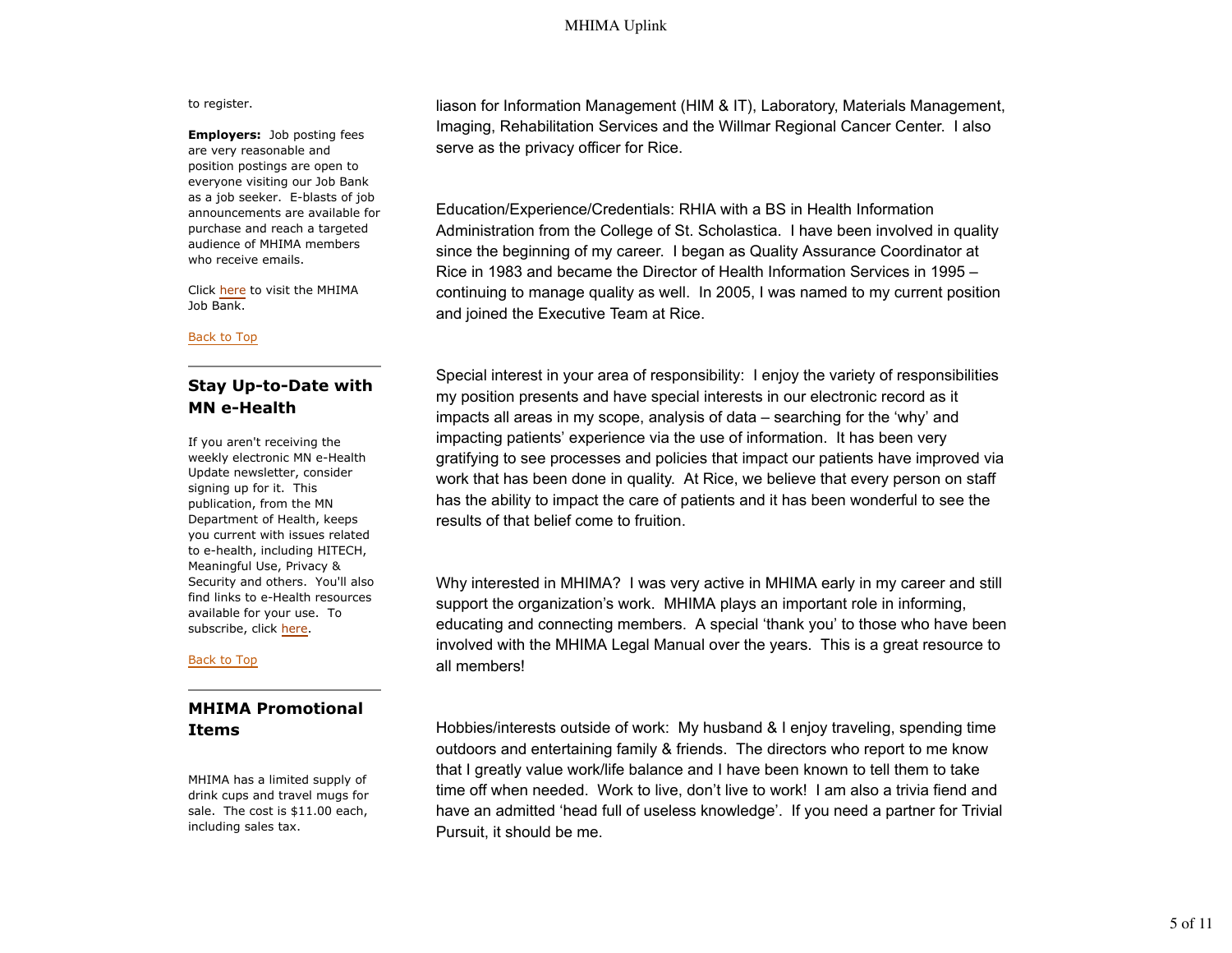

Other things you want to share about yourself personally or about your position: The best part of my career has definitely been the great people with whom I've had the opportunity to work. The relationships that have been built around the happy, sad, funny and aggravating times we have experienced are very special. My two favorite quotes are from Babe Ruth and Albert Einstein: "The way the team plays as a whole determines its success. You may have the greatest individual bunch of stars in the world, but if they don't play together, the club isn't worth a dime." "Not everything that can be counted counts and not everything that counts can be counted."

#### **Back to Top**

## **CCHIIM At-large Appointments**

The Commission on Certification for Health Informatics and Information Management (CCHIIM) seeks highly qualified nominees for consideration and potential appointment to CCHIIM as At-large Commissioners, in accordance with the CCHIIM operating code.

The deadline for submission is July 19, 2013. The call for volunteer's document and checklist the links is included: http://www.ahima.org/downloads /pdfs/certification/Call\_Nominations\_AtLargeCommissioners\_CCHIIM\_061713.pdf

### Back to Top

.

**It's Here ... the 2013 MHIMA Legal Reference Manual!**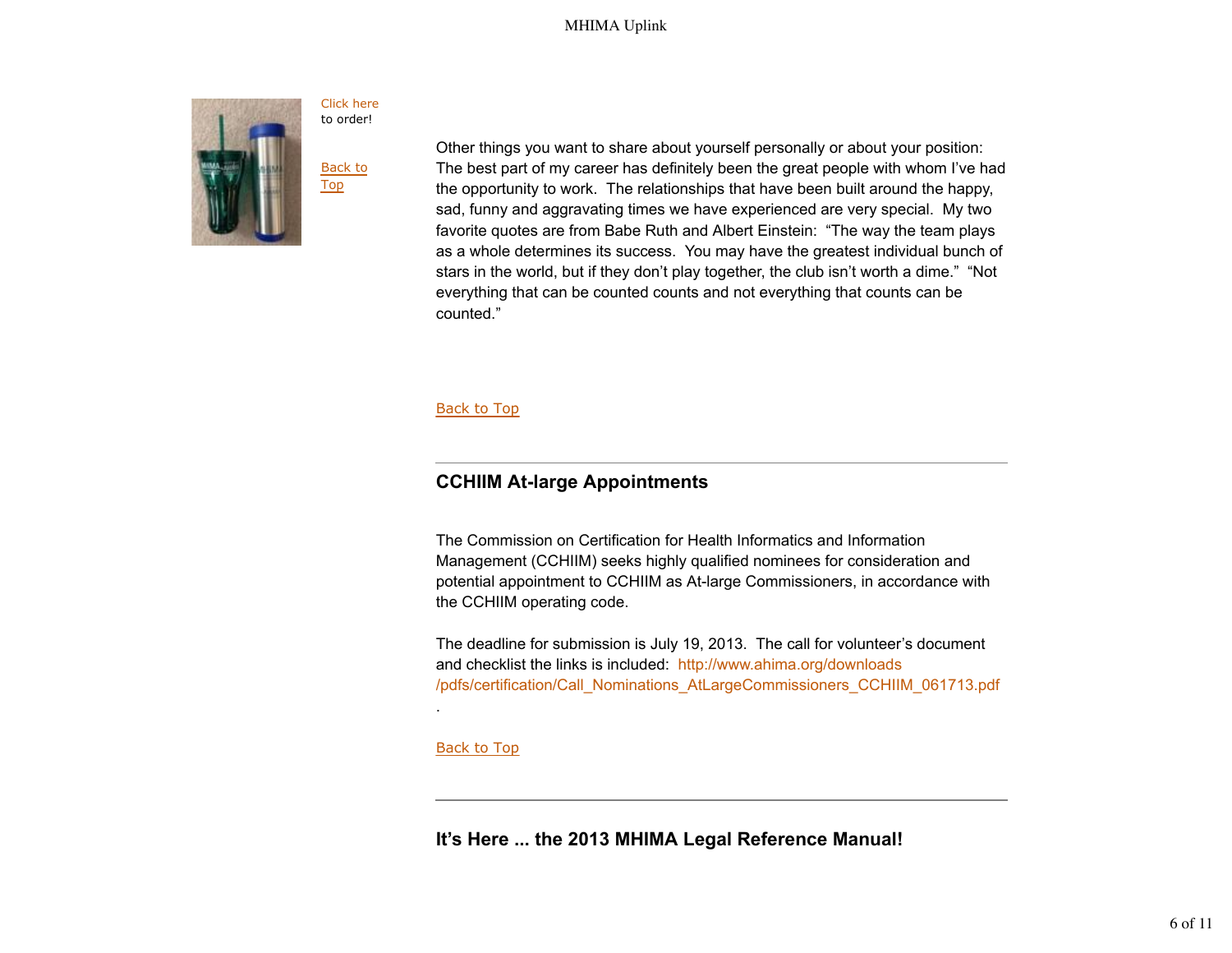The 2013 electronic MHIMA Legal Reference Manual is now available for purchase. There are many changes with the 2013 revision, most notable the format. The manual will no longer be purchasable on CD. Instead we are going-live with an electronic subscription. There are also a variety of content changes including the consolidation of information as well as the addition of new information including:



MHIMA 2013 Electronic Legal Manual

- Chapters 1: *Health Care Records* and 2: *Retention* have been consolidated and are together Chapter 1: *Legal Health Record*.
- The section titled *ARRA* is now Chapter 2 with added information about the HITECH Act.
- Chapter 4: *Legal Proceedings* has new information regarding criminal proceedings
- Chapter 5: *Disclosure/Release of Information and Patient Access* has new information on Third Party Record Reviewers, Government Audits, DMEPOS, and Genetic Information.
- Chapter 9: *Home Care and Hospice Records* has updated information throughout the chapter
- Chapter 12: *HIPAA* rearranged and added information to better reflect 45 CFR 164
- Updated *Disclosure and Tracking Matrix*, *Websites/Links* and *Mergers and Acquisitions* addendums

The Legal Reference Manual Committee held an educational session at the annual meeting on Thursday, April 25<sup>th</sup> titled "Add Value to Your Organization: 2013 MHIMA Electronic Subscription Legal Reference Manual". The committee was also be available at the MHIMA Booth to answer questions and demonstrate the manual. Demonstrations will also be held at the Rural Health Conference and Minnesota e-Health Summit in June.

There is a new webpage for the Legal Reference Manual on MHIMA's website. From the main page click the Legal Manual button in the left column. There is a list of pricing options and frequently asked questions for your convenience, as well as the link for ordering the manual. Here is the link: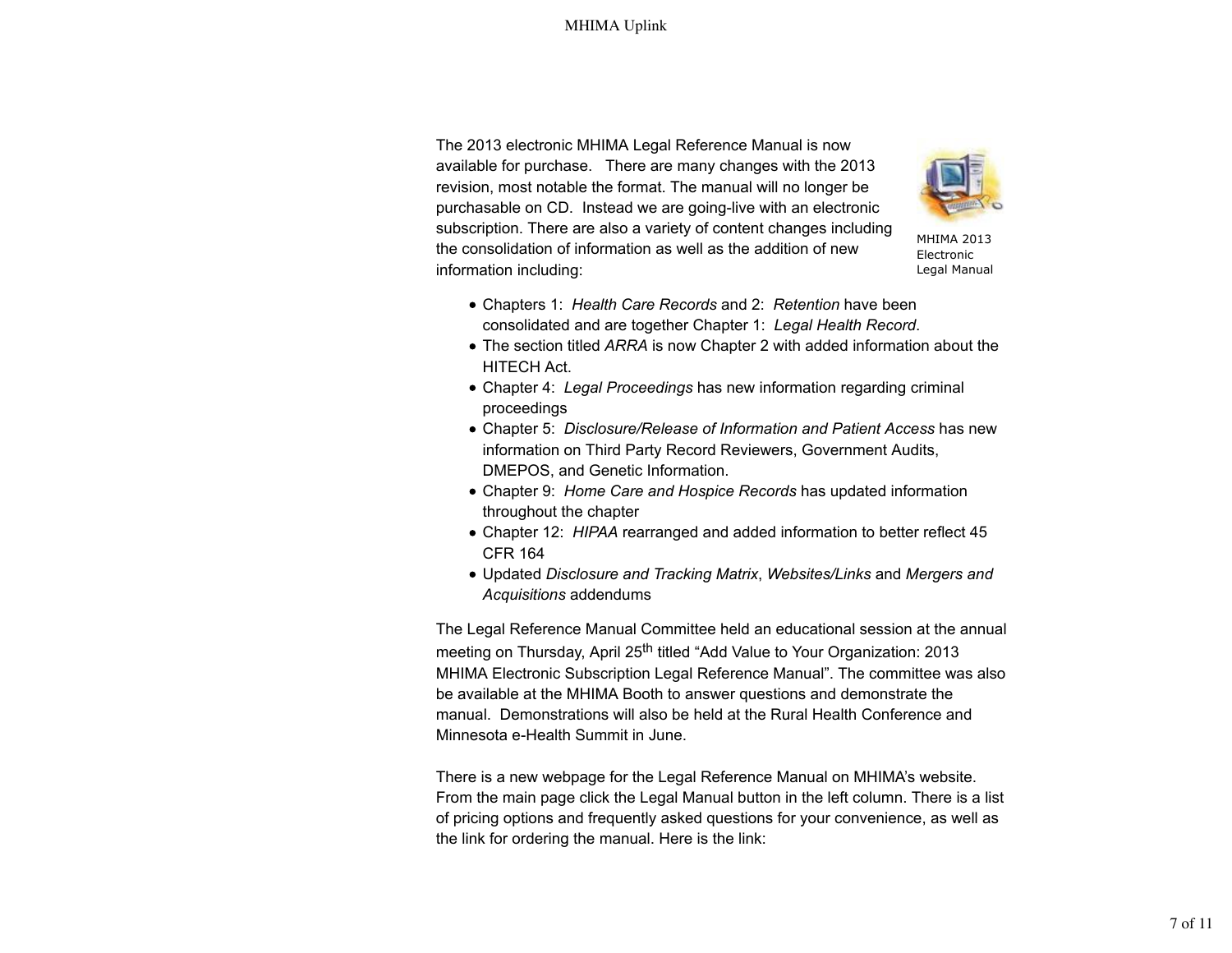#### http://www.mnhima.org/aboutus/aboutus9.html

Back to Top

# **The Legal Manual Committee is Looking for HIM Professionals in Non-Traditional HIM Roles**

Indian Health Services, Dentistry, Chiropractics, Veterans Administration, Public Health, Optometry, Podiatry, etc …

Do you or someone you know work in a non-traditional HIM setting? If you answered "yes", then MHIMA needs your help.

The Legal Reference Manual Committee is searching for experts in non-traditional HIM roles to help author a new chapter in the MHIMA Legal Reference Manual for "Non-Traditional HIM."

The list above covers a few areas we've brainstormed for this chapter but there could be more! This does not include Hospitals, Ambulatory Care, Home Health, Hospice, Long Term Care, or Behavior Health since there are already specific chapters covering these areas of practice in the Legal Reference Manual.

For questions or to sign up to help, please contact Linnea Hansen at linnea.hansen@allina.com or Andrea Heikkinen at andrea.heikkinen@yahoo.com.

Back to Top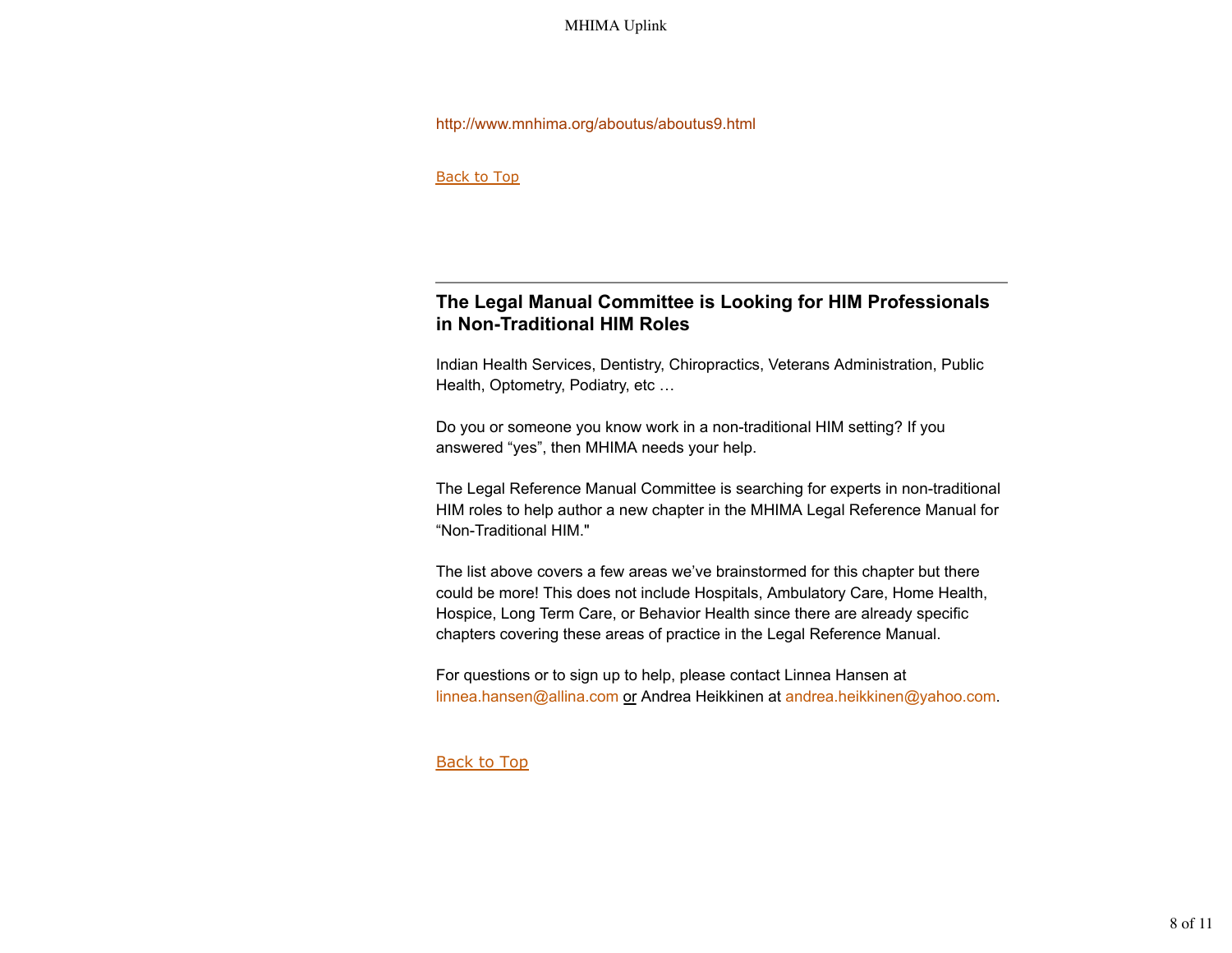# **MHIMA Is on Facebook!**

Please check out the new MHIMA page on Facebook! To find the MHIMA page, search for MN Health Information Management. Click "Like" to start receiving our MHIMA page updates!

We are looking to use this tool as another way to communicate to our members. So far, the following items have been added to the page:

- Calendar of Events
- Notes/Member Spotlights
- Pictures
- Uplink Article Reminders

The Marketing & Communications Committee is continuously adding new information to the page and we are always looking for ideas. If you have any suggestions regarding the Facebook page, please email marketingcommunications@mnhima.org or send us a message using Facebook!

Sincerely, Amanda Maas, RHIA, CHPS Marketing & Communications Committee Co-Chair

#### Back to Top

# **AHIMA Releases ROI Toolkit**

AHIMA recently released the 2013 ROI Toolkit: A Practical Guide for the Access, Use, and Disclosure of Protected Health Information.

This invaluable guide will assist HIM professionals in all health care settings. To access the guide, click the link below. You will need your AHIMA User ID and Password to access the guide.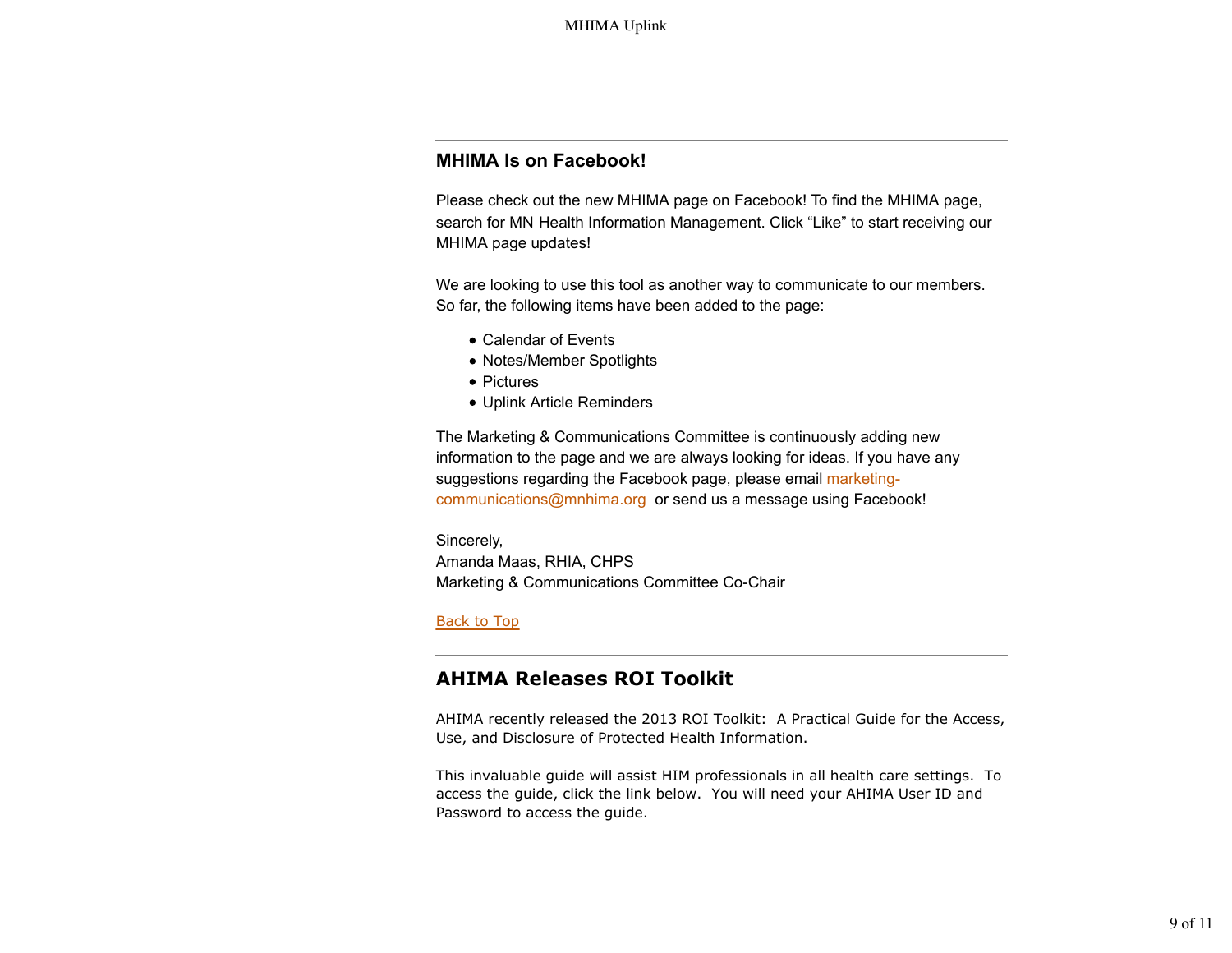http://library.ahima.org/xpedio/groups/secure/documents/ahima /bok1\_050184.pdf

Back to Top

# **Coming Soon: ICD-10-PCS Flashcards Go Mobile**

A mobile version of AHIMA's educational ICD-10-PCS Flashcards will be available soon for Apple devices and the Android phone, demonstrating the power of technology to transform learning, energize coding communities, and inspire innovative learning and thinking. The first step in mastering ICD-10-PCS is to become familiar with the terminology, structure, and format of the new code set. The app covers 31 medical and surgical root operations and the seven approaches, along with 16 cards that illustrate the character values of each of the of ICD-10-PCS sections, and will allow coding professionals to master ICD-10-PCS principles directly from an Android phone, Apple iPhone, iPad, or iPod Touch.